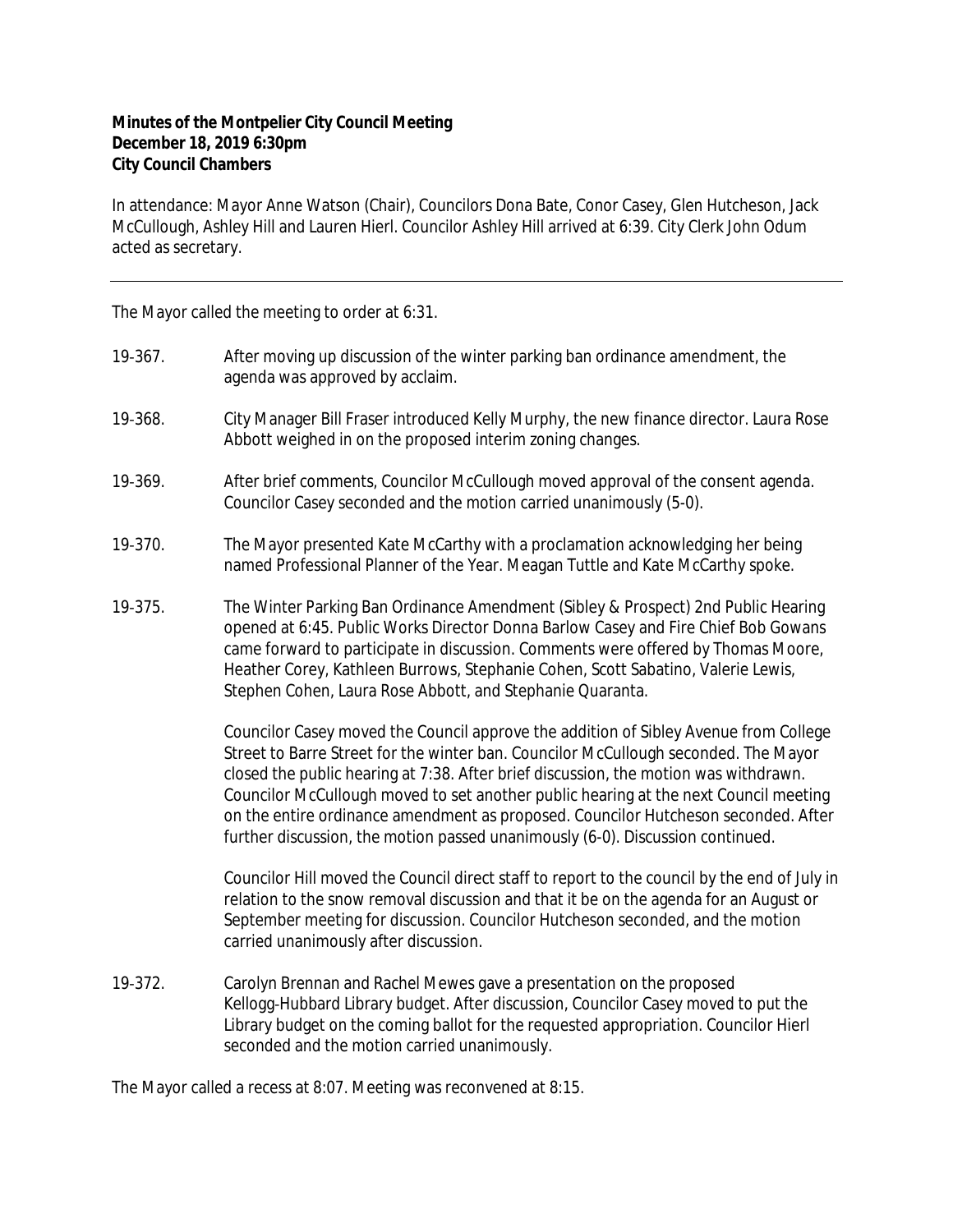- 19‐373. Polly Nichol and Jen Hollar gave a Housing Trust Fund update. Discussion followed. No formal action.
- 19‐374. Homelessness Task Force report from Ken Russell a Dawn Little. Discussion followed. No formal action taken.
- 19‐376. The public hearing for the Interim River Hazard Map Amendment was opened at 9:05. No public comments were offered. Councilor Hutcheson moved the Council schedule the next hearing for the January 8 meeting. Councilor Bate seconded and the motion passed unanimously. Public hearing was closed at 9:08.
- 19-377. Assistant City Manager Cameron Niedermayer and Recreation Director Arne McMullen were joined by John Dale and John Johnston of Breadloaf Corporation to discuss the proposed recreation building project. Fire Chief Gowans participated.

Councilor Bate moved to hold a January 7 public meeting, and at that meeting hold that Option 1 be held as a base project, and that Options 2 and 3 get combined as a second option moving forward to March Town Meeting. Councilor McCullough seconded and the motion carried unanimously.

- 19‐378. Budget discussion, no formal action taken. Todd Provencher participated.
- 19‐379. The Dog Ordinance discussion was postponed for a later meeting.
- 19‐381. Councilor Bate gave a Parks Commission project report, spurring brief discussion which included Police Chief Tony Facos. She also gave a Regional Planning Commission report regarding coming legislation and funding for water projects. Brief further discussion followed. Finally, she expressed appreciation for Councilor Hill who had announced her resignation effective after the meeting.

Councilor Casey announced he would be running for re-election. He noted that he would miss his retiring District 3 colleagues.

Councilor Hutcheson noted his coming Bagitos constituent meeting, expressed regret for missing recent Homelessness Task Force meetings, and offered a farewell to Councilor Hill.

Councilors McCullough and Hierl offered appreciation to Councilor Hill for her service.

Councilor Hill indicated she was resigning at the end of the meeting and read a prepared statement.

19‐382. The Mayor expressed appreciation to Councilor Hill and made an open invitation for citizens to participate on the Homelessness Task Force and engage on issues.

> There was brief discussion on the status of a dirt pile relating to multimodal path construction. Donna Barlow Casey participated.